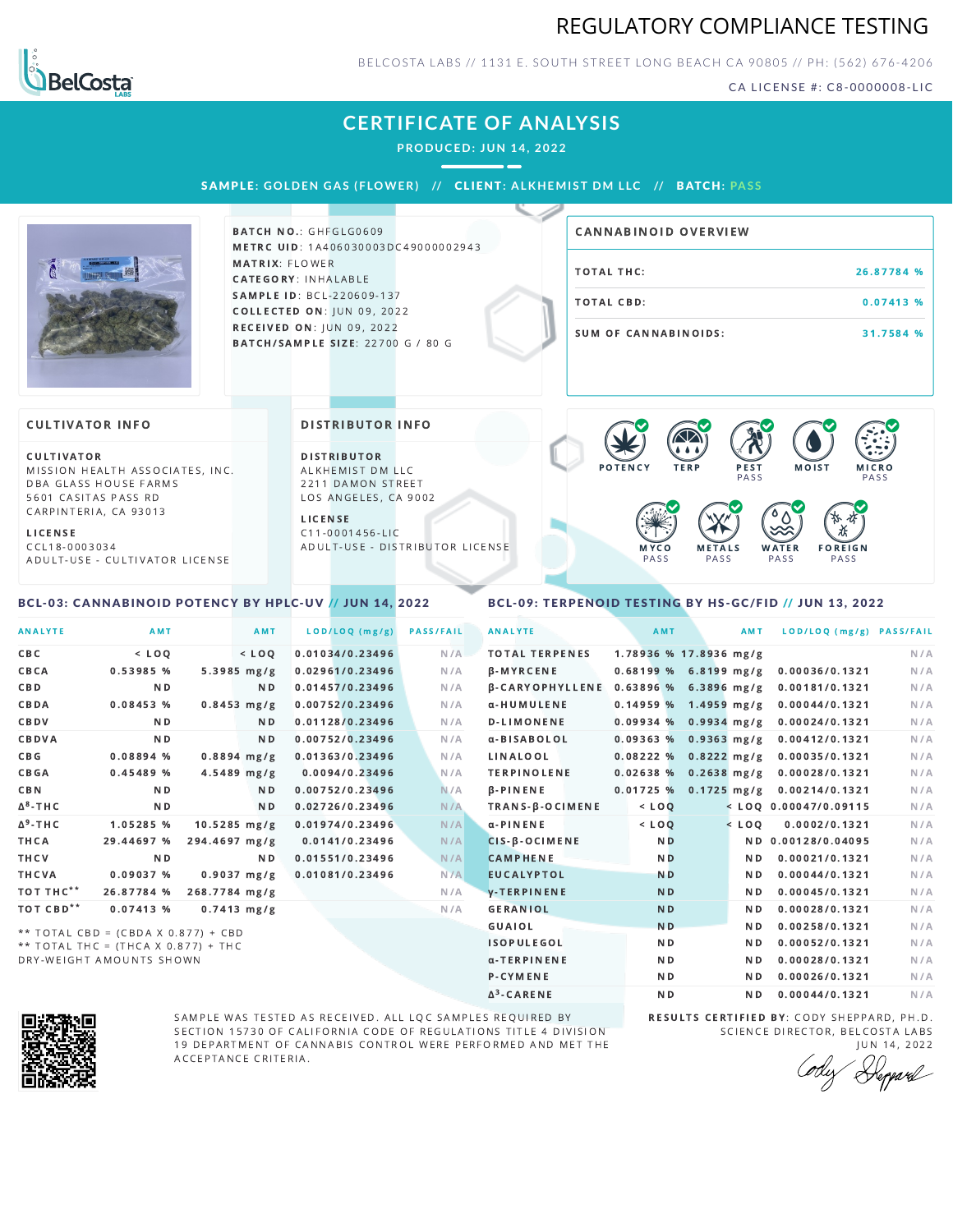# REGULATORY COMPLIANCE TESTING

#### <span id="page-1-0"></span>BCL-05: RESIDUAL PESTICIDE ANALYSIS BY LC-MS/MS ESI // JUN 11, 2022

| <b>ANALYTE</b>                  |               | LIMIT AMT (µg/g) | LOD/LOQ (µg/g) PASS/FAIL |             | <b>ANALYTE</b>                | LIMIT AMT (µg/g) |     | LOD/LOQ (µg/g) PASS/FAIL |             |
|---------------------------------|---------------|------------------|--------------------------|-------------|-------------------------------|------------------|-----|--------------------------|-------------|
| <b>ABAMECTIN</b>                | $0.1 \mu g/g$ | ND.              | 0.01153/0.04             | <b>PASS</b> | <b>METALAXYL</b>              | $2 \mu g/g$      | N D | 0.00503/0.02             | PASS        |
| ACEPHATE                        | $0.1 \mu g/g$ | N D              | 0.00368/0.02             | <b>PASS</b> | <b>METHIOCARB</b>             | Any amt          | N D | 0.00503/0.02             | PASS        |
| ACEQUINOCYL                     | $0.1 \mu g/g$ | N D              | 0.00417/0.02             | PASS        | METHOMYL                      | 1 $\mu$ g/g      | N D | 0.00494/0.02             | PASS        |
| <b>ACETAMIPRID</b>              | $0.1 \mu g/g$ | ND.              | 0.00464/0.02             | <b>PASS</b> | <b>MEVINPHOS</b>              | Any amt          | N D |                          | PASS        |
| <b>ALDICARB</b>                 | Any amt       | N D              | 0.01109/0.04             | <b>PASS</b> | <b>MEVINPHOSI</b>             |                  | N D | 0.00163/0.0084           | N/A         |
| <b>AZOXYSTROBIN</b>             | $0.1 \mu g/g$ | N D              | 0.00639/0.02             | <b>PASS</b> | <b>MEVINPHOS II</b>           |                  | ND. | 0.00542/0.0316           | N/A         |
| <b>BIFENAZATE</b>               | $0.1 \mu g/g$ | N D              | 0.00355/0.02             | <b>PASS</b> | <b>MYCLOBUTANIL</b>           | $0.1 \mu g/g$    | N D | 0.00867/0.04             | PASS        |
| <b>BIFENTHRIN</b>               | $3 \mu g/g$   | N D              | 0.00473/0.04             | <b>PASS</b> | <b>NALED</b>                  | $0.1 \mu g/g$    | N D | 0.00328/0.02             | PASS        |
| <b>BOSCALID</b>                 | $0.1 \mu g/g$ | ND.              | 0.00494/0.02             | PASS        | OXAMYL                        | $0.5 \mu g/g$    | N D | 0.00455/0.02             | <b>PASS</b> |
| CARBARYL                        | $0.5 \mu g/g$ | N D              | 0.00295/0.02             | PASS        | PACLOBUTRAZOL                 | Any amt          | N D | 0.00714/0.04             | PASS        |
| CARBOFURAN                      | Any amt       | N D              | 0.00613/0.02             | <b>PASS</b> | PERMETHRIN                    | $0.5 \mu g/g$    | N D |                          | PASS        |
| CHLORANTRANIL-<br><b>IPROLE</b> | $10 \mu g/g$  | N D              | 0.00697/0.04             | PASS        | PERMETHRIN CIS                |                  | N D | 0.00237/0.0082           | N/A         |
| <b>CLOFENTEZINE</b>             | $0.1 \mu g/g$ | ND               | 0.0054/0.02              | <b>PASS</b> | PERMETHRIN TRANS              |                  |     | ND 0.00245/0.0118        | N/A         |
| COUMAPHOS                       | Any amt       | N D              | 0.00215/0.02             | <b>PASS</b> | PHOSMET                       | $0.1 \mu g/g$    | N D | 0.0043/0.02              | PASS        |
| CYFLUTHRIN                      | $2 \mu g/g$   | ND.              | 0.05508/0.2              | <b>PASS</b> | PIPERONYLBUTO-<br>XIDE        | $3 \mu g/g$      | N D | 0.00247/0.02             | PASS        |
| <b>CYPERMETHRIN</b>             | 1 $\mu$ g/g   | N D              | 0.00556/0.04             | <b>PASS</b> | <b>PRALLETHRIN</b>            | $0.1 \mu g/g$    | N D | 0.00392/0.02             | PASS        |
| <b>DAMINOZIDE</b>               | Any amt       | ND.              | 0.00227/0.04             | PASS        | PROPICONAZOLE                 | $0.1 \mu g/g$    | N D | 0.0024/0.02              | PASS        |
| <b>DIAZINON</b>                 | $0.1 \mu g/g$ | N D              | 0.00487/0.02             | <b>PASS</b> | <b>PROPOXUR</b>               | Any amt          | N D | 0.00374/0.02             | PASS        |
| <b>DIMETHOATE</b>               | Any amt       | N D              | 0.00354/0.02             | PASS        | <b>PYRETHRINS</b>             | $0.5 \mu g/g$    | N D |                          | PASS        |
| <b>DIMETHOMORPH</b>             | $2 \mu g/g$   | N D              |                          | PASS        | <b>PYRETHRINS PYRETHRIN I</b> |                  | N D | 0.00726/0.04             | N/A         |
| <b>DIMETHOMORPH I</b>           |               | N D              | 0.00109/0.0078           | N/A         | PYRETHRINS PYRETHRIN II       |                  |     | ND 0.00754/0.02284       | N/A         |
| <b>DIMETHOMORPH II</b>          |               | ND               | 0.0015/0.0122            | N/A         | PYRIDABEN                     | $0.1 \mu g/g$    | N D | 0.0034/0.02              | PASS        |
| <b>ETHOPROPHOS</b>              | Any amt       | ND.              | 0.0041/0.02              | PASS        | <b>SPINETORAM</b>             | $0.1 \mu g/g$    | N D |                          | PASS        |
| <b>ETOFENPROX</b>               | Any amt       | N D              | 0.00274/0.02             | <b>PASS</b> | SPINETORAM J                  |                  | N D | 0.00329/0.016            | N/A         |
| <b>ETOXAZOLE</b>                | $0.1 \mu g/g$ | ND.              | 0.00385/0.02             | <b>PASS</b> | <b>SPINETORAM L</b>           |                  | N D | 0.00157/0.016            | N/A         |
| <b>FENHEXAMID</b>               | $0.1 \mu g/g$ | N D              | 0.01055/0.02             | PASS        | <b>SPINOSAD</b>               | $0.1 \mu g/g$    | N D |                          | PASS        |
| <b>FENOXYCARB</b>               | Any amt       | N D              | 0.00175/0.02             | <b>PASS</b> | <b>SPINOSAD A</b>             |                  |     | ND 0.00205/0.01438       | N/A         |
| <b>FENPYROXIMATE</b>            | $0.1 \mu g/g$ | N D              | 0.00481/0.02             | <b>PASS</b> | SPINOSAD D                    |                  |     | ND 0.00104/0.00498       | N/A         |
| <b>FIPRONIL</b>                 | Any amt       | N D              | 0.00478/0.02             | <b>PASS</b> | <b>SPIROMESIFEN</b>           | $0.1 \mu g/g$    | N D | 0.00944/0.04             | PASS        |
| <b>FLONICAMID</b>               | $0.1 \mu g/g$ | N D              | 0.00398/0.02             | <b>PASS</b> | <b>SPIROTETRAMAT</b>          | $0.1 \mu g/g$    | N D | 0.00208/0.02             | PASS        |
| FLUDIOXONIL                     | $0.1 \mu g/g$ | N D              | 0.01369/0.04             | <b>PASS</b> | SPIROXAMINE                   | Any amt          | N D | 0.00344/0.02             | PASS        |
| <b>HEXYTHIAZOX</b>              | $0.1 \mu g/g$ | N D              | 0.00297/0.02             | PASS        | <b>TEBUCONAZOLE</b>           | $0.1 \mu g/g$    | N D | 0.00816/0.04             | PASS        |
| IMAZALIL                        | Any amt       | N D              | 0.0056/0.02              | PASS        | <b>THIACLOPRID</b>            | Any amt          | N D | 0.0039/0.02              | PASS        |
| <b>IMIDACLOPRID</b>             | $5 \mu g/g$   | N D              | 0.00645/0.02             | PASS        | <b>THIAMETHOXAM</b>           | $5 \mu g/g$      | N D | 0.00358/0.02             | PASS        |
| <b>KRESOXIM-</b><br>METHYL      | $0.1 \mu g/g$ | N D              | 0.00339/0.02             | PASS        | TRIFLOXYSTROB-<br>IN          | $0.1 \mu g/g$    | N D | 0.00421/0.02             | PASS        |
| <b>MALATHION</b>                | 0.5 µg/g      | N D              | 0.00472/0.02             | PASS        |                               |                  |     |                          |             |

### BCL-13: PESTICIDE TESTING BY GC/MS // JUN 12, 2022

| <b>ANALYTE</b>         | LIMIT         | $AMT(\mu g/g)$ | LOD/LOQ (µg/g)  | <b>PASS/FAIL</b> |
|------------------------|---------------|----------------|-----------------|------------------|
| <b>CAPTAN</b>          | $0.7 \mu g/g$ | N D            | 0.03045/0.09221 | <b>PASS</b>      |
| CHLORDANE              | Any amt       | N D            |                 | <b>PASS</b>      |
| <b>CHLORDANE CIS</b>   |               | N D            | 0.01077/0.03265 | N / A            |
| <b>CHLORDANE TRANS</b> |               | ND.            | 0.0103/0.03114  | N / A            |

| <b>ANALYTE</b>          | LIMIT   | AMT (µg/g) | LOD/LOQ (µg/g)  | <b>PASS/FAIL</b> |
|-------------------------|---------|------------|-----------------|------------------|
| <b>CHLORPYRIFOS</b>     | Any amt | N D        | 0.01082/0.03288 | <b>PASS</b>      |
| <b>DICHLORVOS</b>       | Any amt | N D        | 0.0114/0.03456  | <b>PASS</b>      |
| <b>METHYL PARATHION</b> | Any amt | N D        | 0.01308/0.03965 | <b>PASS</b>      |